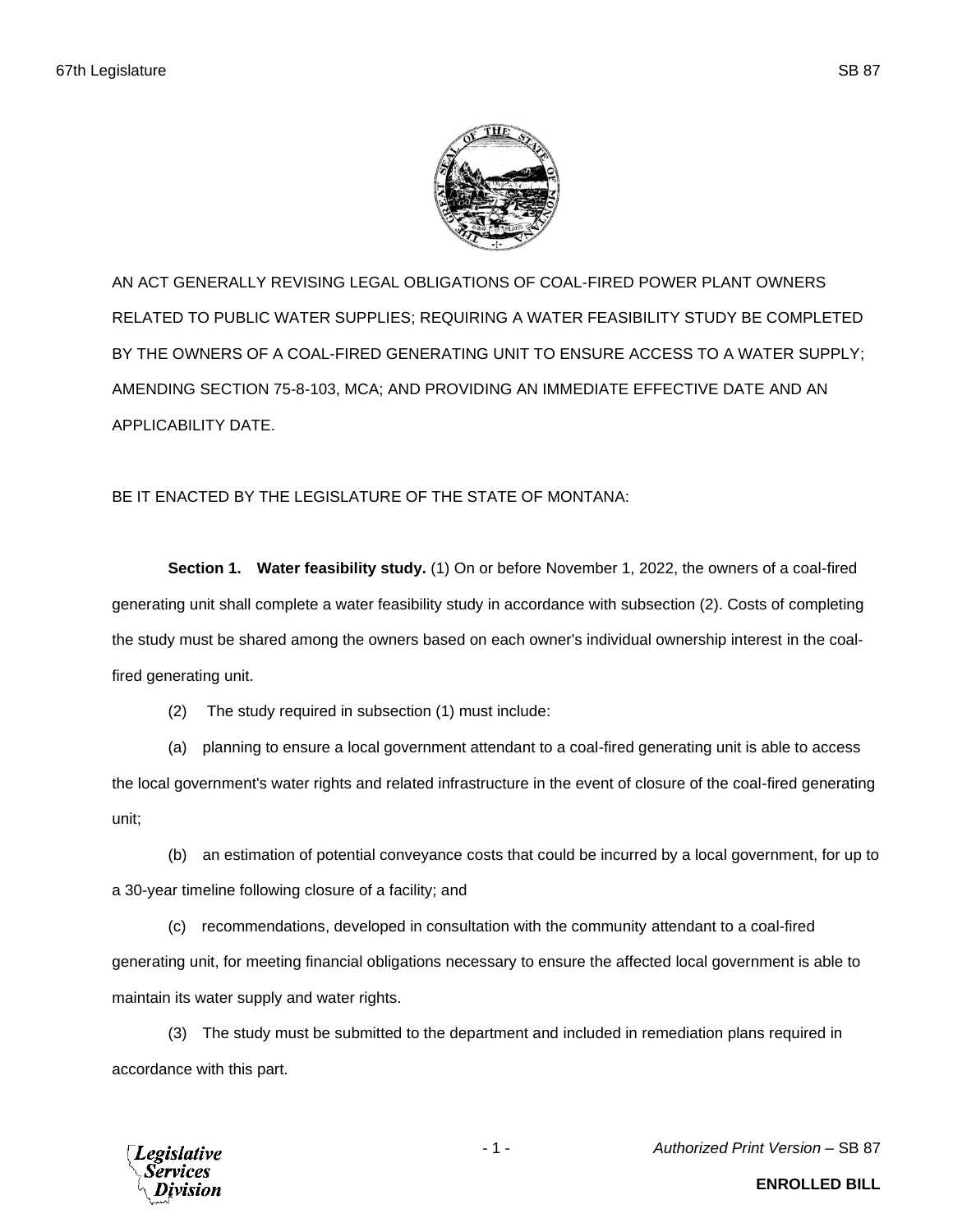**Section 2.** Section 75-8-103, MCA, is amended to read:

"**75-8-103. Definitions.** As used in this part, the following definitions apply:

(1) (a) "Affected property" means the property owned by or under the control of an owner that is affected by a coal-fired generating unit, including:

(i) land, surface water, or ground water directly affected by the coal-fired generating unit, associated impoundments, disposal and waste operations, buildings, structures, or other improvements or operations infrastructure; and

(ii) areas affected by activities necessary to the closure and dismantling of the coal-fired generating unit.

(b) The term does not include:

(i) land, water, or air affected or potentially affected by emissions from the operation of a coal-fired generating unit; or

(ii) the mining of coal at an underground or strip mine and used at the coal-fired generating unit.

(2) "Applicable legal obligations" means any applicable state or federal environmental laws, including but not limited to the Montana Water Quality Act, rules regarding disposal of coal combustion residuals from electric utilities, the Montana Major Facility Siting Act, and other applicable laws administered by the department in accordance with Title 75. The term includes:

(a) any consent order or settlement entered into by the department and an operator or owner imposing obligations to undertake remediation actions at the coal-fired generating unit or affected property; and

(b) a water feasibility study completed in accordance with [section 1].

(3) "Coal-fired generating unit" means an individual unit of a coal-fired electrical generating facility located in Montana, where the unit has a generating capacity that is greater than or equal to 200 megawatts.

(4) "Department" means the department of environmental quality provided for in 2-15-3501.

(5) "Operator" means the person engaged in operating or undertaking remediation actions at a coalfired generating unit. An operator may or may not be an owner.

(6) "Owner" means a person who has a legal or equitable interest in property subject to this part or the person's legal representative.

(7) "Person" means an individual, partnership, corporation, association, or other legal entity or any



- 2 - *Authorized Print Version* – SB 87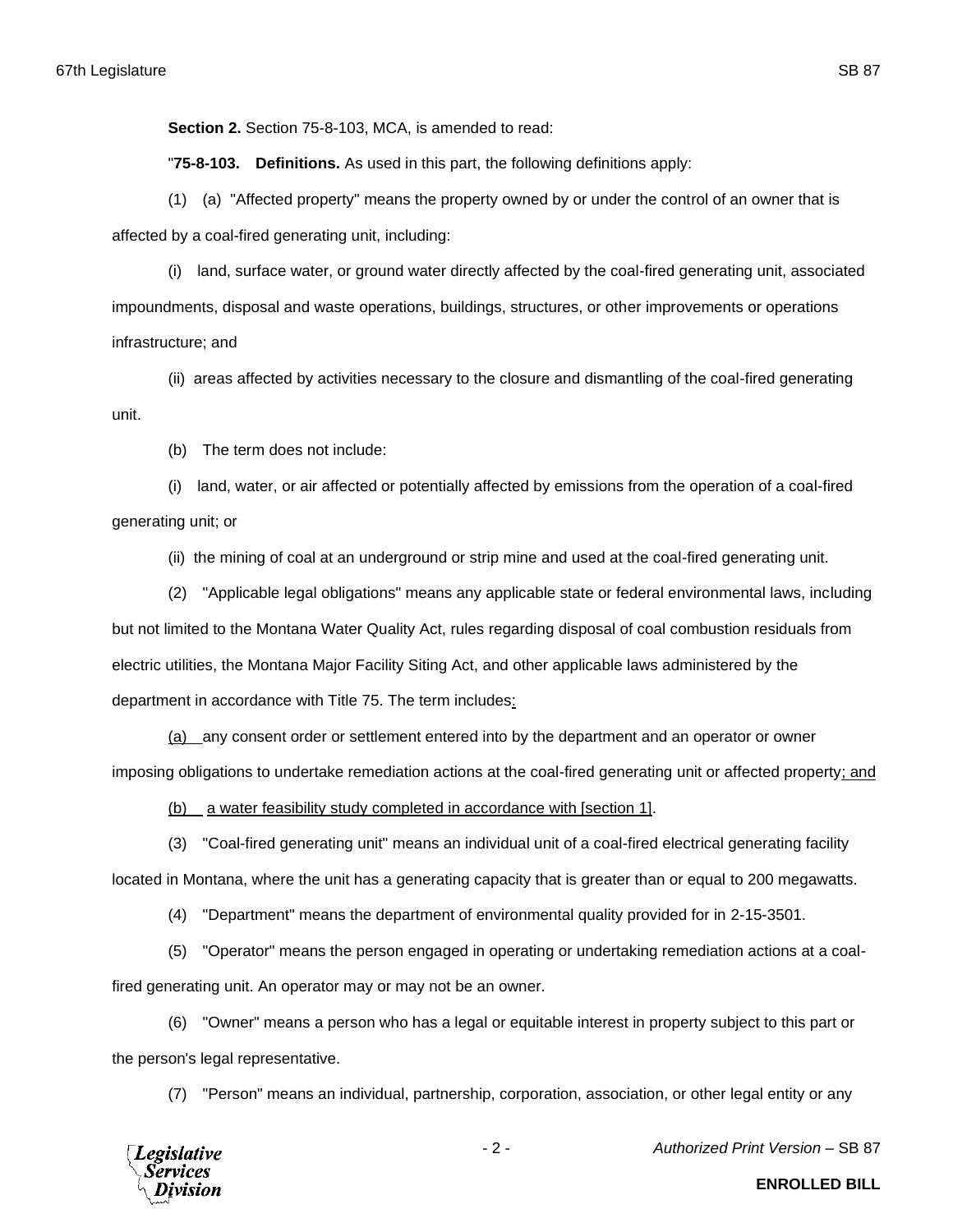political subdivision of the state or federal government.

(8) "Reasonably anticipated future uses" means likely future land or resource uses that take into consideration:

(a) local land and resource use regulations, ordinances, restrictions, or covenants;

(b) historical and anticipated uses of a site where a coal-fired generating unit is located;

(c) patterns of development in the immediate area; and

(d) relevant indications of anticipated land use from an operator or owner, or both, of a coal-fired generating unit, affected property owners, and local planning officials.

(9) "Remediation" means all actions required by an applicable legal obligation directed exclusively toward achieving a degree of cleanup required in accordance with 75-8-107.

(10) "Retired" or "retire" means the complete and permanent closure of a coal-fired generating unit. Retirement occurs on the date that the coal-fired generating unit ceases combustion of fuel and permanently ceases to generate electricity."

**Section 3. Codification instruction.** [Section 1] is intended to be codified as an integral part of Title 75, chapter 8, part 1, and the provisions of Title 75, chapter 8, part 1, apply to [section 1].

**Section 4. Severability.** If a part of [this act] is invalid, all valid parts that are severable from the invalid part remain in effect. If a part of [this act] is invalid in one or more of its applications, the part remains in effect in all valid applications that are severable from the invalid applications.

**Section 5. Effective date.** [This act] is effective on passage and approval.

**Section 6. Applicability**. [This act] applies to remediation plans filed on or after [the effective date of this act].

- END -



- 3 - *Authorized Print Version* – SB 87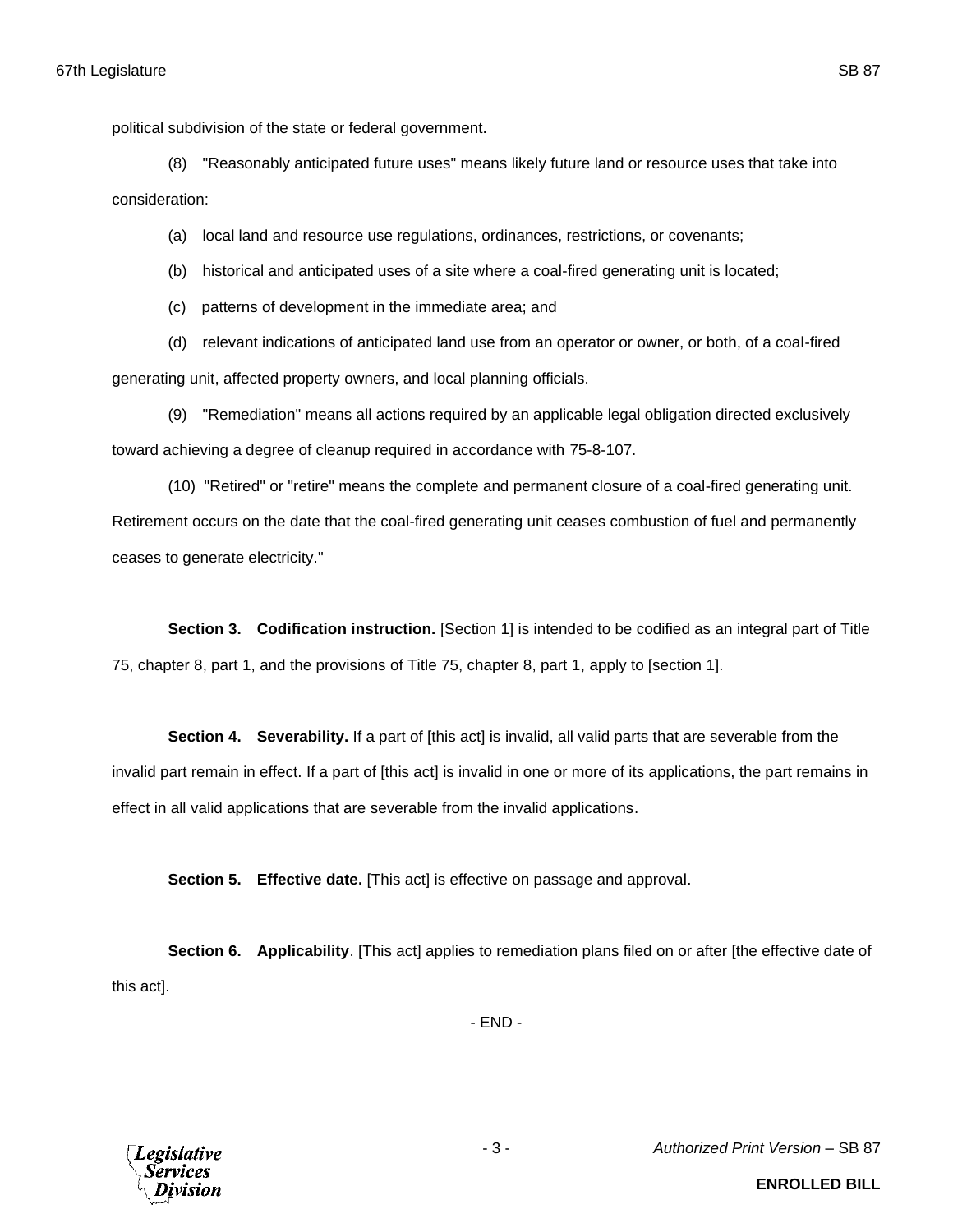I hereby certify that the within bill,

SB 87, originated in the Senate.

Secretary of the Senate

President of the Senate

| Signed this | ua v   |
|-------------|--------|
|             |        |
| $\Omega$    | 111111 |

\_\_\_\_\_\_\_\_\_\_\_\_\_\_\_\_\_\_\_\_\_\_\_\_\_\_\_\_\_\_\_\_\_\_\_\_\_\_\_\_\_\_\_

\_\_\_\_\_\_\_\_\_\_\_\_\_\_\_\_\_\_\_\_\_\_\_\_\_\_\_\_\_\_\_\_\_\_\_\_\_\_\_\_\_\_\_

Speaker of the House

| Signed this        |  |
|--------------------|--|
| $\mathsf{\Omega}'$ |  |

\_\_\_\_\_\_\_\_\_\_\_\_\_\_\_\_\_\_\_\_\_\_\_\_\_\_\_\_\_\_\_\_\_\_\_\_\_\_\_\_\_\_\_